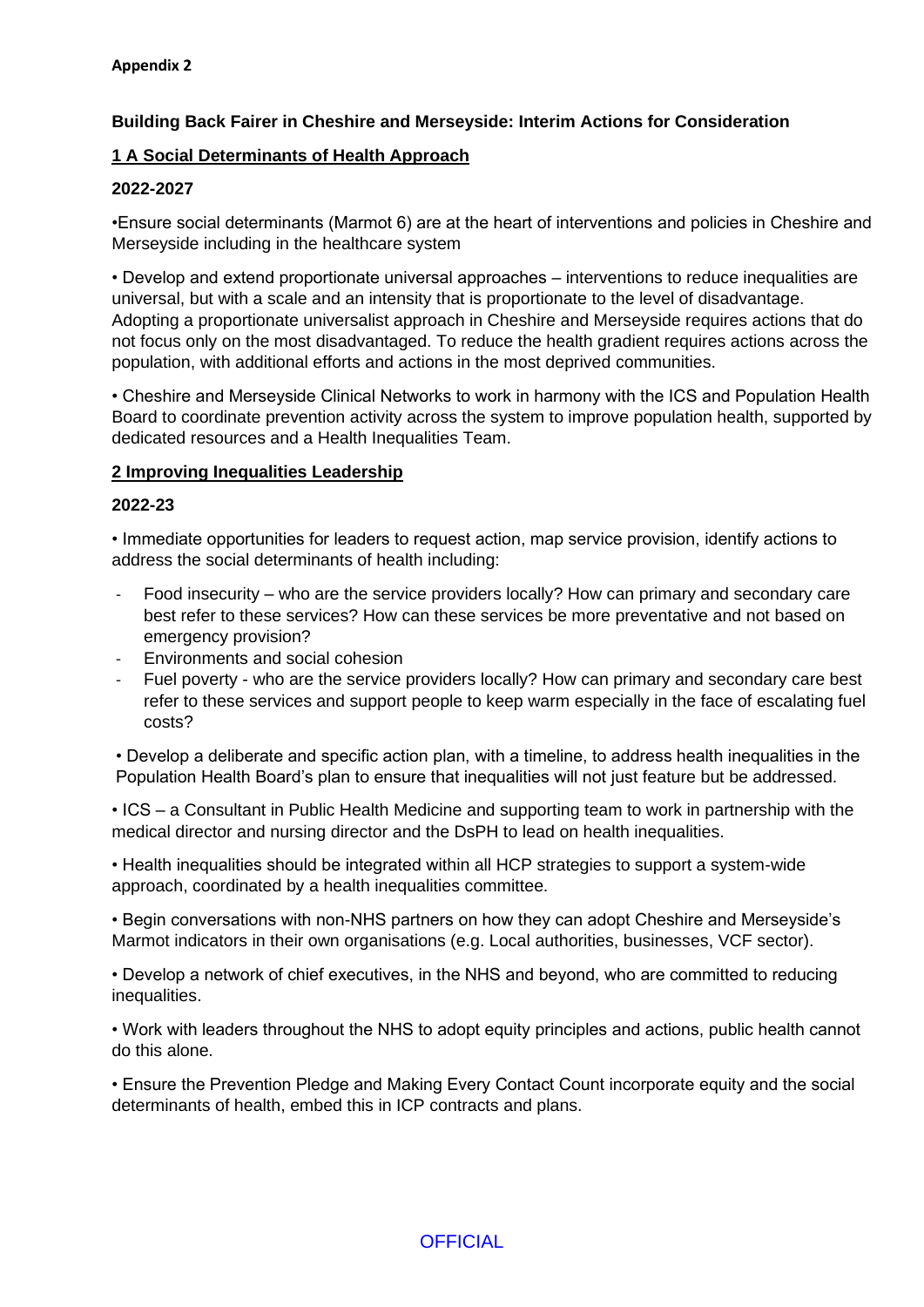### **2023-2027**

• **Embedding practice.** Consistently share local best practice to reduce inequalities and update regularly. Work with ICPs to facilitate the roll-out for local best practice, enable ICPs to know where best practice is happening and how they can adopt.

• Collect and monitor social determinants data from patients in primary and secondary care, use data to influence services offered and how delivered

• Integrate health equity in all policies in all work commissioned

• Learn from Health and Wellbeing Boards and what has/not worked to address inequalities since they were established. What has enabled partnership working, what are the barriers

## **3 Strengthening Partnerships for Health Equity**

#### **2023-2027**

• Identify leaders and organisations addressing the social determinants of health, such as education, employment and housing and work together to create short and long term strategies to improve the social determinants of health

## **4 Working with Communities**

## **2022/23**

•Involve people with lived experience in the development of health inequalities assessments and remedies at every level, e.g., through the creation of community engagement panels aligned to each ICP.

# **2023-2027**

• Co-create solutions and involve communities in decisions about priorities and actions

# **5 Developing Anchors and Social Value Organisations**

#### **2022/23**

• Extend anchor organization approach within NHS and to all other stakeholders including businesses

- Extend anchor approaches to include investing in local communities
- Implement and enforce a 15 percent social value weighting mandatory in all NHS procurement

#### **2023-27**

• Anchor Institutions at Place to work collectively as an Anchor System to build community wealth, local training, and employment opportunities.

#### **6 Developing Shared Local Indicators**

# **2022/23**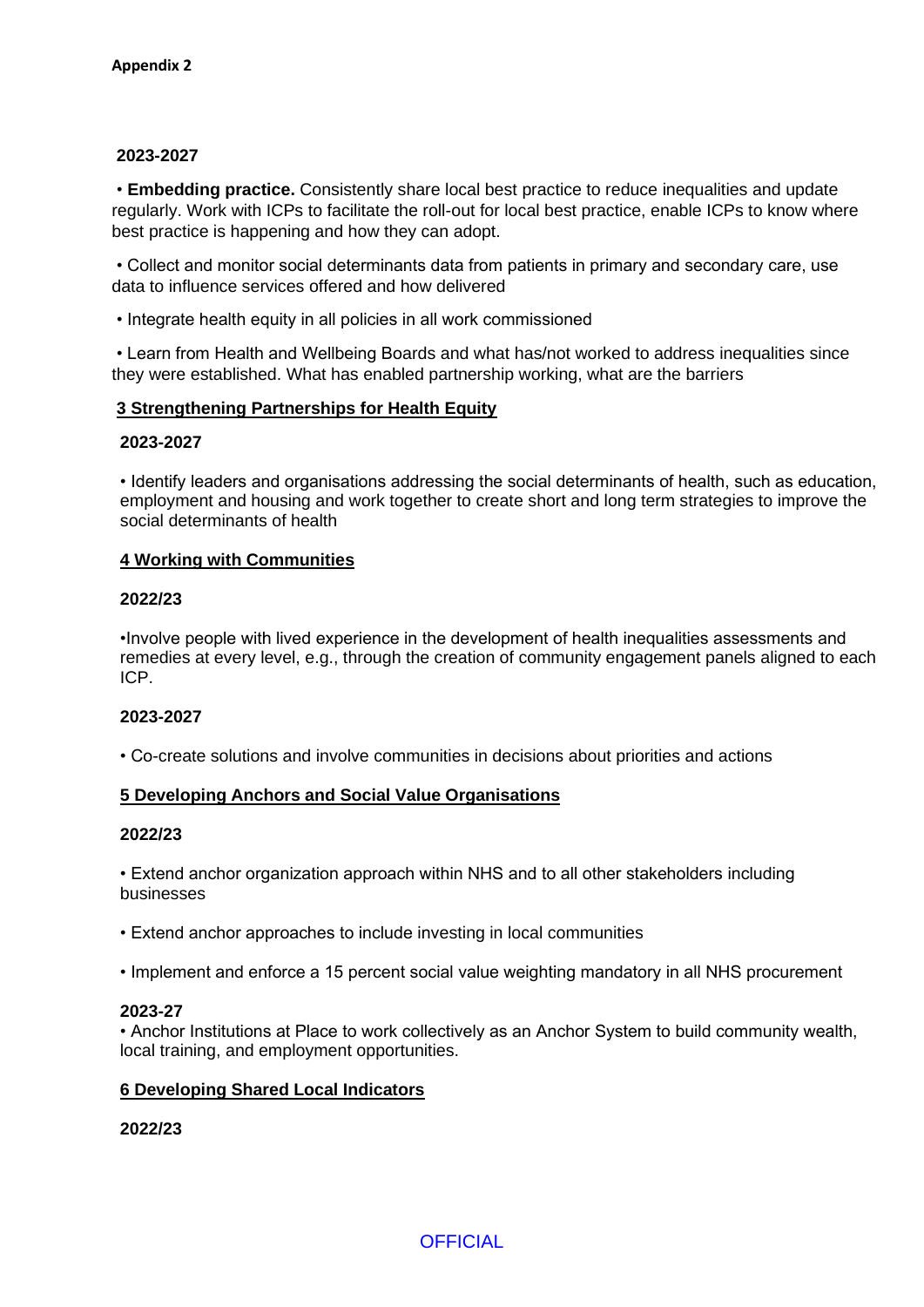## **Appendix 2**

• Develop, alongside partners, a health inequality indicator set, based on the social determinants of health which is shared by all stakeholders.

• Communicate annual indicator outcomes to local places, public

## **2023-2027**

• Review and renew health inequality indicators every five years

### **7 Role of Local Government**

# **2022/23**

• Identify how Councillors on Health and Wellbeing Boards can better communicate the social determinants of health to other councillors.

• Appoint public health consultant within LCRCA and register LCRCA as a training location to provide future opportunities for public health registrars . Equally, a public health consultant should be appointed to lead the health inequalities programme for Cheshire with links to Local Economic Partnership.

## **2023-2027**

• Develop working groups for the social determinants of health with Chief Executive leadership

• Developed social determinants of health indicators across local authorities and NHS providers.

• Strengthen partnerships across local system with health care, local economic plans, and strategies.

# **8 Strengthening the Role of Business in Reducing Health Inequalities**

#### **2022/23**

• ICP to make contact with local large and SMEs to make the case for health equity and the social determinants of health.

#### **2023-2027**

• Work with local businesses to extend social value policies and focus on principles to reduce health inequalities.

• Take actions to be a better employer by the end of the 2022/23 financial year and embed Anchor values into financial plans from 2023/24.

• Communicate actions taken to local communities.

#### **9 Implement Health Equity in All Policies**

#### **2022/23**

• Health equity assessment of Green Plan to reach Net Zero

# **2023-2027**

• Develop and implement Health Equity in all Policies across all stakeholders and partners

# **OFFICIAL**